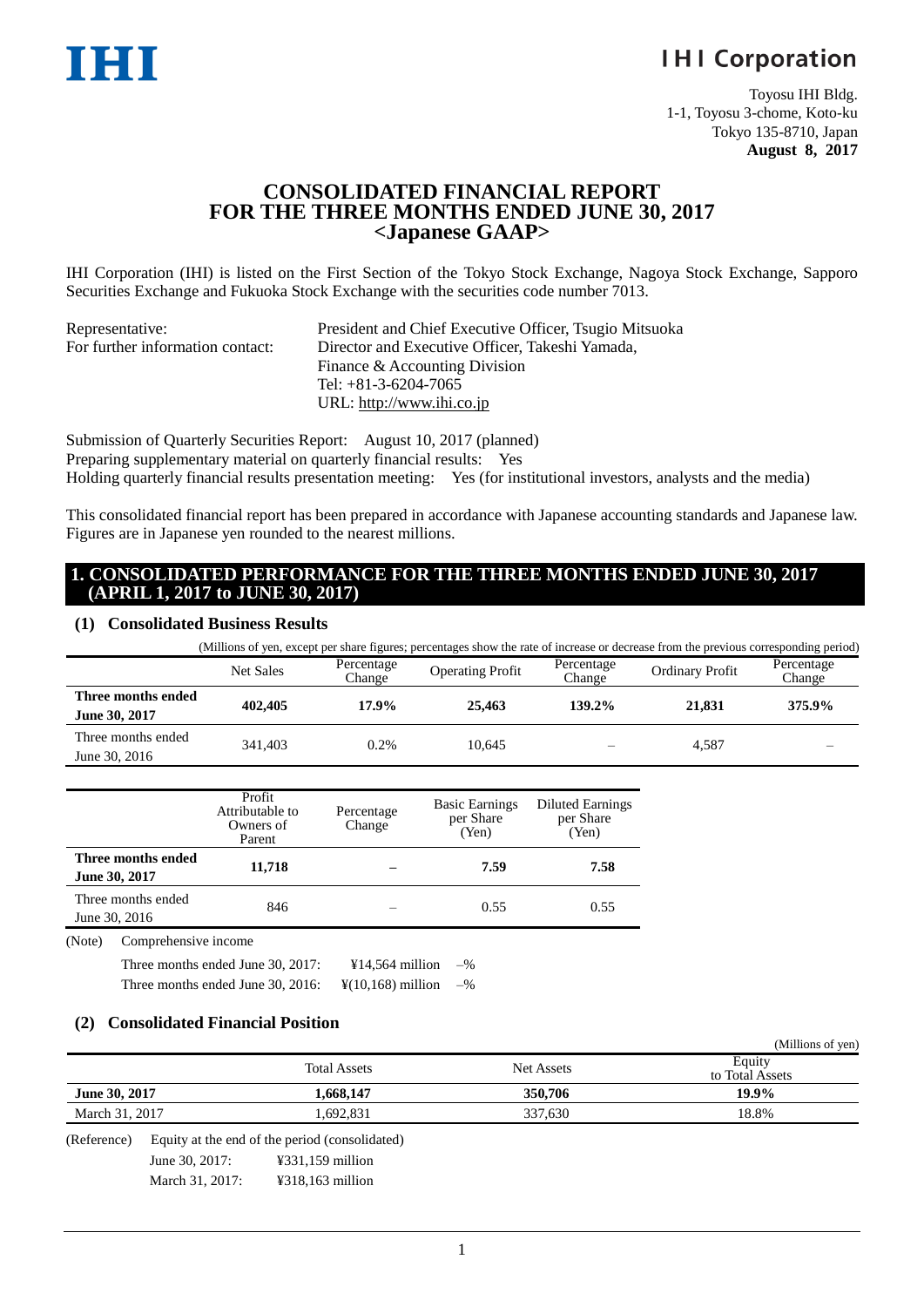# **2. DIVIDENDS**

|                                                    |                    |                    |                     |          | $1$ CII) |
|----------------------------------------------------|--------------------|--------------------|---------------------|----------|----------|
|                                                    |                    |                    | Dividends per Share |          |          |
| (Record Date)                                      | End of 1st Quarter | End of 2nd Quarter | End of 3rd Quarter  | Year-end | Annual   |
| Fiscal year ended<br>March 31, 2017                |                    | 0.00               |                     | 0.00     | 0.00     |
| Fiscal year ending<br>March 31, 2018               |                    |                    |                     |          |          |
| Fiscal year ending<br>March 31, 2018<br>(Forecast) |                    | 3.00               |                     | 30.00    |          |

 $(T<sub>T</sub>)$ 

(Note) Revisions to the dividend forecasts most recently announced: No

IHI plans to conduct a consolidation of common shares on a 10 for 1 basis (ratio of 1 new share for every 10 old shares) with an effective date of October 1, 2017. Consequently, the impact of this consolidation of shares is factored into the forecast for year-end dividends per share for the fiscal year ending March 31, 2018, and a dash is presented for the annual dividends per share. The forecast for the year-end dividends per share for the fiscal year ending March 31, 2018 without the consolidation of shares factored in would be ¥3.00, and the annual dividends per share would be ¥6.00. For details, please see "Proper use of forecast of results, and other special matters" below.

# **3. CONSOLIDATED FORECASTS OF RESULTS FOR THE YEAR ENDING MARCH 31, 2018**

|           |                  |      |                         |       |                        | (Millions of yen, except per share figures; percentages show the rate of increase or decrease from the previous corresponding period) |                                             |
|-----------|------------------|------|-------------------------|-------|------------------------|---------------------------------------------------------------------------------------------------------------------------------------|---------------------------------------------|
|           | <b>Net Sales</b> |      | <b>Operating Profit</b> |       | <b>Ordinary Profit</b> | Profit Attributable<br>to Owners of Parent                                                                                            | <b>Basic Earnings</b><br>per Share<br>(Yen) |
| Full-vear | . .550.000       | 4.3% | 65.000                  | 37.2% | 159.0%<br>57.000       | 338.3%<br>23.000                                                                                                                      | 148.94                                      |

(Note) Revisions to the forecasts of results most recently announced: No

IHI plans to conduct a consolidation of common shares on a 10 for 1 basis (ratio of 1 new share for every 10 old shares) with an effective date of October 1, 2017. Consequently, the impact of this consolidation of shares is factored into the full-year consolidated forecasts for basic earnings per share for the fiscal year ending March 31, 2018. For details, please see "Proper use of forecast of results, and other special matters" below.

### **\* NOTES**

- **(1) Changes in significant subsidiaries during the three months under review (Changes in specified subsidiaries accompanying changes in scope of consolidation):** Not applicable
- **(2) Application of special accounting for preparing quarterly consolidated financial statements:** Yes
	- (Note) For details, please refer to "(2) APPLICATION OF SPECIAL ACCOUNTING FOR PREPARING QUARTERLY CONSOLIDATED FINANCIAL STATEMENTS" of "2. MATTERS REGARDING SUMMARY INFORMATION (NOTES)" on page [6.](#page-5-0)

#### **(3) Changes in accounting policies, changes in accounting estimates, and restatement of prior period financial statements after error corrections**

- (i) Changes in accounting policies due to revisions to accounting standards: Not applicable
- (ii) Changes in accounting policies due to other reasons: Yes
- (iii) Changes in accounting estimates: Yes
- (iv) Restatement of prior period financial statements after error corrections: Not applicable
	- (Note) From the first quarter under review, IHI and some of its consolidated subsidiaries in Japan have changed the depreciation method and residual value for property, plant and equipment. These changes of the depreciation method correspond to changes in accounting policies which are difficult to distinguish from changes in accounting estimates. For details, please refer to "(3) CHANGES IN ACCOUNTING POLICIES, CHANGES IN ACCOUNTING ESTIMATES, AND RESTATEMENT OF PRIOR PERIOD FINANCIAL STATEMENTS AFTER ERROR CORRECTIONS" of "2. MATTERS REGARDING SUMMARY INFORMATION (NOTES)" on page [6.](#page-5-1)

#### **(4) Number of shares issued (Common stock):**

(i) Number of shares issued at the end of the period (including treasury shares) As of June 30, 2017 1,546,799,542 shares As of March 31, 2017 1,546,799,542 shares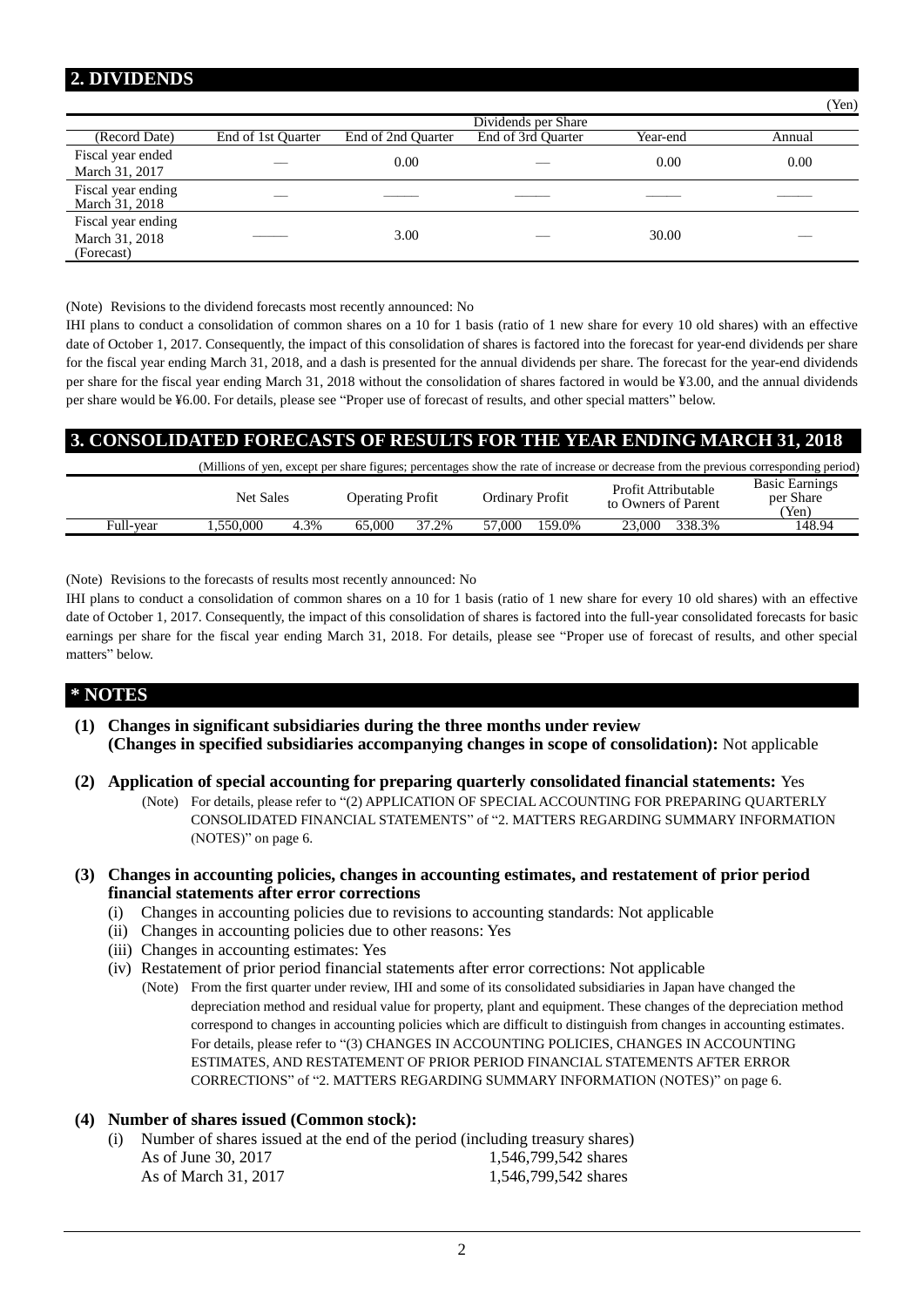(ii) Number of treasury shares owned at the end of the period As of June 30, 2017 2,545,182 shares As of March 31, 2017 2,562,679 shares (iii) Average number of shares outstanding during the period (cumulative quarterly period) Three months ended June 30, 2017 1,544,245,955 shares Three months ended June 30, 2016 1,544,071,403 shares

\* Quarterly financial reports are not required to be subjected to quarterly reviews.

#### \* Proper use of forecast of results, and other special matters

Earnings estimates made in this report and other statements that are not historical facts are forward-looking statements about the future performance of the IHI Group. These statements are based on management's assumptions and beliefs in light of the information currently available to it and therefore readers should not place undue reliance on them. IHI cautions that a number of important factors such as political and general economic conditions and currency exchange rates could cause actual results to differ materially from those discussed in the forward-looking statements, etc. For preconditions for forecast of results, please refer to "(3) EXPLANATION REGARDING FUTURE PREDICTION INFORMATION SUCH AS CONSOLIDATED FORECASTS OF RESULTS" of "1. QUALITATIVE INFORMATION REGARDING CONSOLIDATED RESULTS" on page [5.](#page-4-0)

(Dividends forecast and consolidated forecasts following the consolidation of shares)

IHI obtained approval at the 200th Ordinary General Meeting of Shareholders held on June 23, 2017 to conduct a consolidation of shares with the effective date of October 1, 2017, and it plans to conduct a consolidation of shares on a 10 for 1 basis (ratio of 1 new share for every 10 old shares). Dividend forecasts and consolidated forecasts for the fiscal year ending March 31, 2018 calculated without factoring in the consolidation of shares are as follows: 1. Dividend forecasts for fiscal year ending March 31, 2018

Dividends per share Record date of end of 2nd quarter: ¥3.00 Record date of year-end: ¥3.00 Annual: ¥6.00 2. Consolidated forecasts for fiscal year ending March 31, 2018

Basic earnings per share Full-year: ¥14.89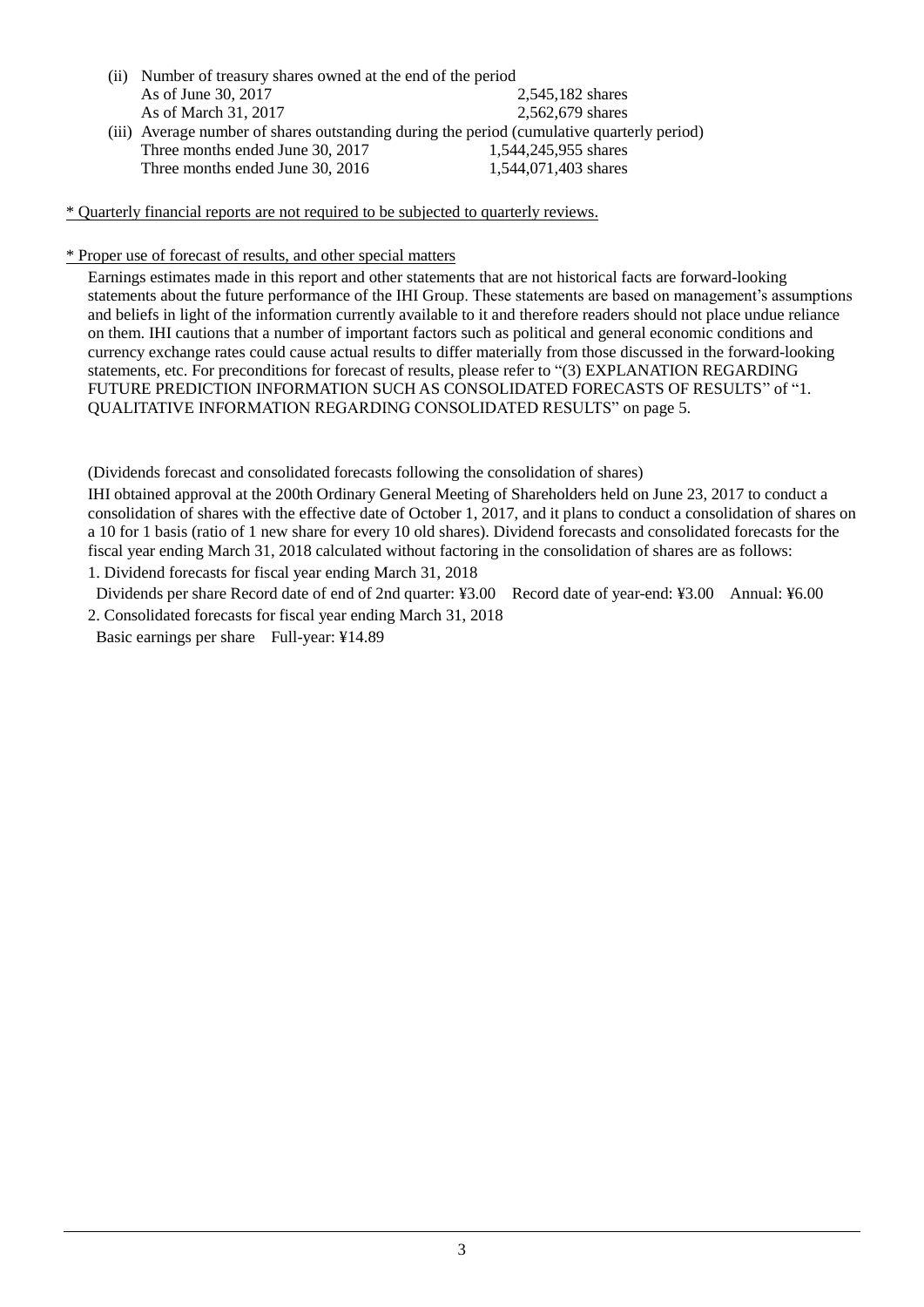# **1. QUALITATIVE INFORMATION REGARDING CONSOLIDATED RESULTS**

### **(1) EXPLANATION REGARDING BUSINESS RESULTS**

Summary of consolidated performance for the three months ended June 30, 2017

During the three months under review, the Japanese economy was on a modest recovery track, as there were pick-ups in both capital investment and private consumption, among other factors. The global economy also continued to grow overall, particularly in the U.S. and Europe, despite rising uncertainties from the trend of U.S. policies and geopolitical risks such as those in East Asia.

Under this business environment, orders received of the IHI Group during the three months increased 12.2% from the previous corresponding period to ¥290.3 billion. Net sales increased 17.9% from the previous corresponding period to ¥402.4 billion. In terms of profit, operating profit increased ¥14.8 billion to ¥25.4 billion due mainly to the increase in sales of each reportable segment and solving of the issue of the deterioration of profitability related to F-LNG Business in the previous corresponding period. Ordinary profit increased ¥17.2 billion to ¥21.8 billion due to the positive turn in foreign exchange gains/losses and other factors, despite the recording of expenses for delayed delivery.

Profit attributable to owners of parent was ¥11.7 billion, an increase of ¥10.8 billion, as a result of the reduced increase in the profit caused by the impact of recording the settlement-related expenses related to boiler facilities in customer's commercial operation as extraordinary loss.

This extraordinary loss was related to a lawsuit filed against IHI and consolidated subsidiaries in 2015, regarding liabilities for accidents involving damage to boiler facilities that IHI manufactured and delivered to Malaysia in the past and that were in customer's commercial operation. IHI determined that the path of reaching an early resolution and reducing legal risks was in IHI's best interest. This case is now expected to be settled by agreeing to bear a portion of the amount incurred by the accident. As a result, IHI recorded the expected settlement package and lawyer fees, etc. of ¥2,932 million as extraordinary losses.

Also effective from the fiscal year under review, the closing date of the fiscal year of certain overseas consolidated subsidiaries has been changed from December 31 to March 31. As a result, those consolidated subsidiaries have a six-month accounting period. The impact of these changes was an increase of ¥57.9 billion in net sales and an increase of ¥1.4 billion in operating profit (an increase of ¥25.2 billion in net sales and an increase of ¥2.7 billion in operating profit in previous fiscal year).

 $(B<sub>i</sub>$ llions of yan)

|                                                                      |                                  | Orders received                  |                                        |              |                                        |       |                                        |        | Change from the                          |  |
|----------------------------------------------------------------------|----------------------------------|----------------------------------|----------------------------------------|--------------|----------------------------------------|-------|----------------------------------------|--------|------------------------------------------|--|
| Reportable segment                                                   | Three                            | Three                            | Change<br>from the<br>previous         |              | Three months ended<br>June 30, 2016    |       | Three months ended<br>June 30, 2017    |        | previous<br>corresponding period<br>(% ) |  |
|                                                                      | months<br>ended June<br>30, 2016 | months<br>ended June<br>30, 2017 | corre-<br>sponding<br>period<br>$(\%)$ | <b>Sales</b> | Operating<br>profit<br>$(\text{loss})$ | Sales | Operating<br>profit<br>$(\text{loss})$ | Sales  | Operating<br>profit<br>$(\text{loss})$   |  |
| Resources, Energy<br>and Environment                                 | 86.7                             | 73.5                             | (15.2)                                 | 96.3         | (2.3)                                  | 135.8 | (0.7)                                  | 41.1   |                                          |  |
| Social<br>Infrastructure and<br><b>Offshore Facility</b>             | 27.0                             | 32.7                             | 21.0                                   | 33.8         | (6.5)                                  | 29.9  | 3.3                                    | (11.6) |                                          |  |
| <b>Industrial System</b><br>and General-<br><b>Purpose Machinery</b> | 109.4                            | 130.6                            | 19.3                                   | 101.5        | 3.2                                    | 121.1 | 4.4                                    | 19.3   | 38.2                                     |  |
| Aero Engine, Space<br>and Defense                                    | 32.8                             | 46.9                             | 43.1                                   | 103.7        | 16.9                                   | 111.7 | 18.6                                   | 7.7    | 10.4                                     |  |
| <b>Total Reportable</b><br>Segment                                   | 256.1                            | 283.8                            | 10.8                                   | 335.4        | 11.2                                   | 398.6 | 25.6                                   | 18.8   | 128.8                                    |  |
| Others                                                               | 14.4                             | 18.4                             | 27.7                                   | 14.6         | (0.3)                                  | 12.9  | (0.4)                                  | (12.1) |                                          |  |
| Adjustment                                                           | (11.6)                           | (12.0)                           | —                                      | (8.7)        | (0.1)                                  | (9.1) | 0.2                                    |        |                                          |  |
| Total                                                                | 258.8                            | 290.3                            | 12.2                                   | 341.4        | 10.6                                   | 402.4 | 25.4                                   | 17.9   | 139.2                                    |  |

Results by reportable segment for the three months ended June 30, 2017 are as follows: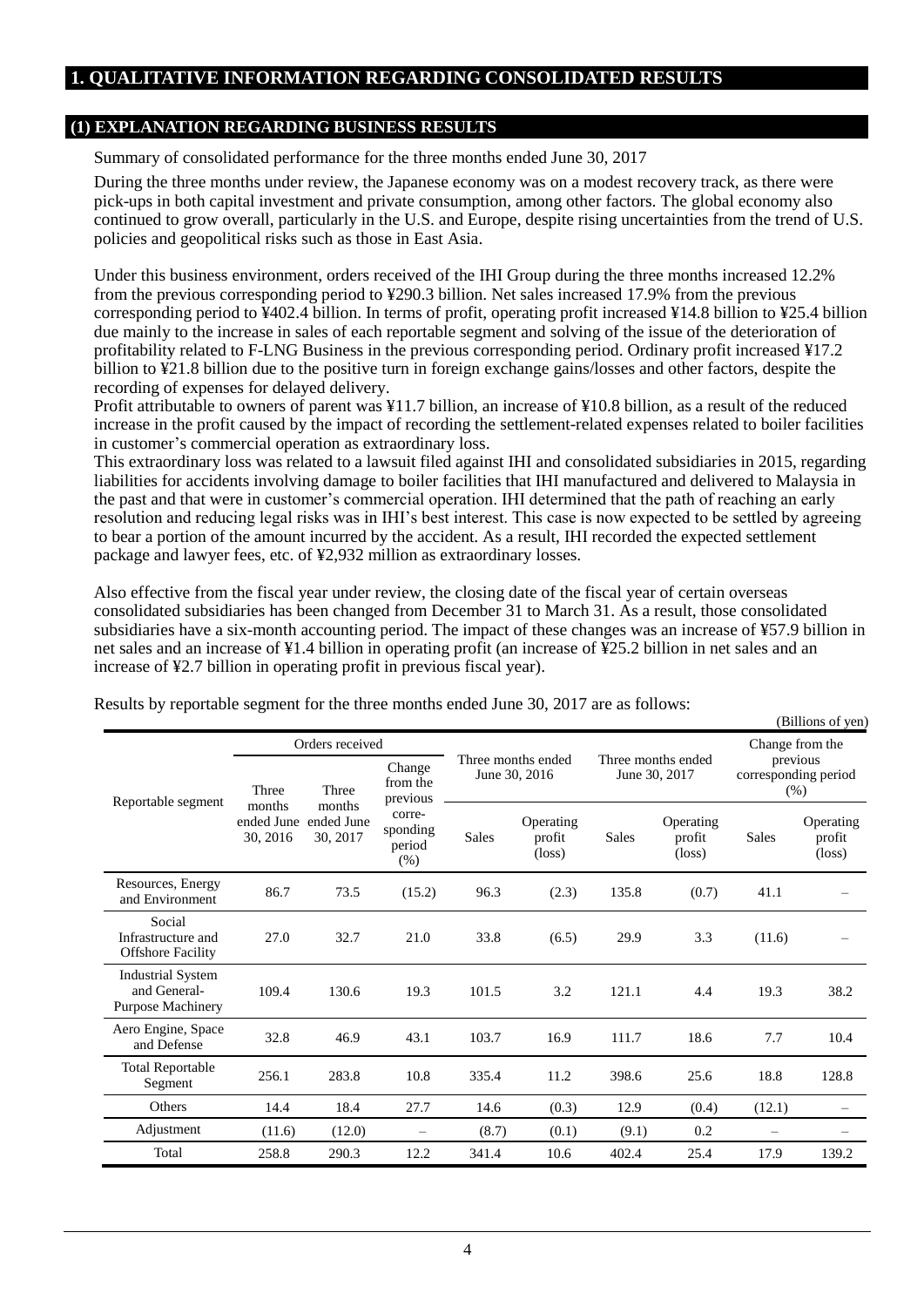# **(2) EXPLANATION REGARDING CONSOLIDATED FINANCIAL POSITION**

Assets and liabilities, and net assets

Total assets at the end of the first quarter under review were ¥1,668.1 billion, down ¥24.6 billion compared with the end of the previous fiscal year. The items with the most significant decreases were notes and accounts receivable - trade, down ¥19.7 billion, investment securities, down ¥17.0 billion, and cash and deposits, down ¥6.6 billion. The item with the most significant increase was work in process, up ¥24.9 billion.

Total liabilities were ¥1,317.4 billion, a decrease of ¥37.7 billion compared with the end of the previous fiscal year. The items with the most significant decreases were accrued expenses("other" under current liabilities), down ¥15.5 billion, short-term loans payable, down ¥10.8 billion, provision for bonuses, down ¥9.7 billion, and provision for loss on construction contracts, down ¥6.0 billion. The item with the most significant increase was notes and accounts payable - trade, up ¥12.3 billion. The balance on interest bearing liabilities, including lease obligations, was ¥352.1 billion, down ¥19.7 billion from the end of the previous fiscal year.

Net assets were ¥350.7 billion, up ¥13.0 billion compared with the end of the previous fiscal year. This includes profit attributable to owners of parent of ¥11.7 billion.

As a result of the above, the ratio of equity to total assets rose from 18.8% at the end of the previous fiscal year to 19.9%.

### <span id="page-4-0"></span>**(3) EXPLANATION REGARDING FUTURE PREDICTION INFORMATION SUCH AS CONSOLIDATED FORECASTS OF RESULTS**

Going forward, the Japanese economy is expected to recover moderately by benefiting from the continuing improvements in the employment and income environments as well as from the effect of various government measures. Meanwhile, the global economy is expected to enjoy a modest recovery trend. However, in addition to there being many risks of economic fluctuation, such as the impact of the normalization of U.S. monetary policy and concerns about the future prospects for the economies of emerging Asian countries, there is heightened uncertainty, including political developments in the U.K. and the U.S., as well as geopolitical risks in the Middle East and East Asia. Consequently, close attention must be paid to future developments.

Under these circumstances, the IHI Group's consolidated forecasts of results for the full fiscal year ending March 31, 2018, remain unchanged from previous forecasts announced on May 9, 2017.

Note that foreign exchange rates of ¥105/US\$1 and ¥120/EUR1 have been assumed in the above forecasts in and after the second quarter ending September 30, 2017.

Furthermore, in the fiscal year ending March 31, 2018 as well, for certain overseas consolidated subsidiaries, the closing date of the fiscal year has been changed from December 31 to March 31, and the forecast amounts for the consolidated subsidiaries in question in the consolidated forecasts use forecast figures for the 15 months from January 1, 2017 through March 31, 2018.

IHI is engaged in the manufacture of equipment for two nuclear power plants located in the United States for major U.S. nuclear power company Westinghouse Electric Company LLC, which is undertaking the construction. However, on July 31, 2017, it was announced that construction has been halted at one of those nuclear power plants, located in the state of South Carolina. Valuation of the relevant receivables and inventories was appropriately factored in the financial statements at the end of the previous fiscal year in accordance with Westinghouse Electric Company LLC filing under Chapter 11 of the United States Bankruptcy Code and there are no additional losses in the first three months ended June 30, 2017. Furthermore, the impact on consolidated forecasts of results will be immaterial.

Concerning dividends, in line with the consolidation of shares scheduled for October 1, 2017, the dividends per share amounts are being revised but there will be no change in the amounts received in real terms.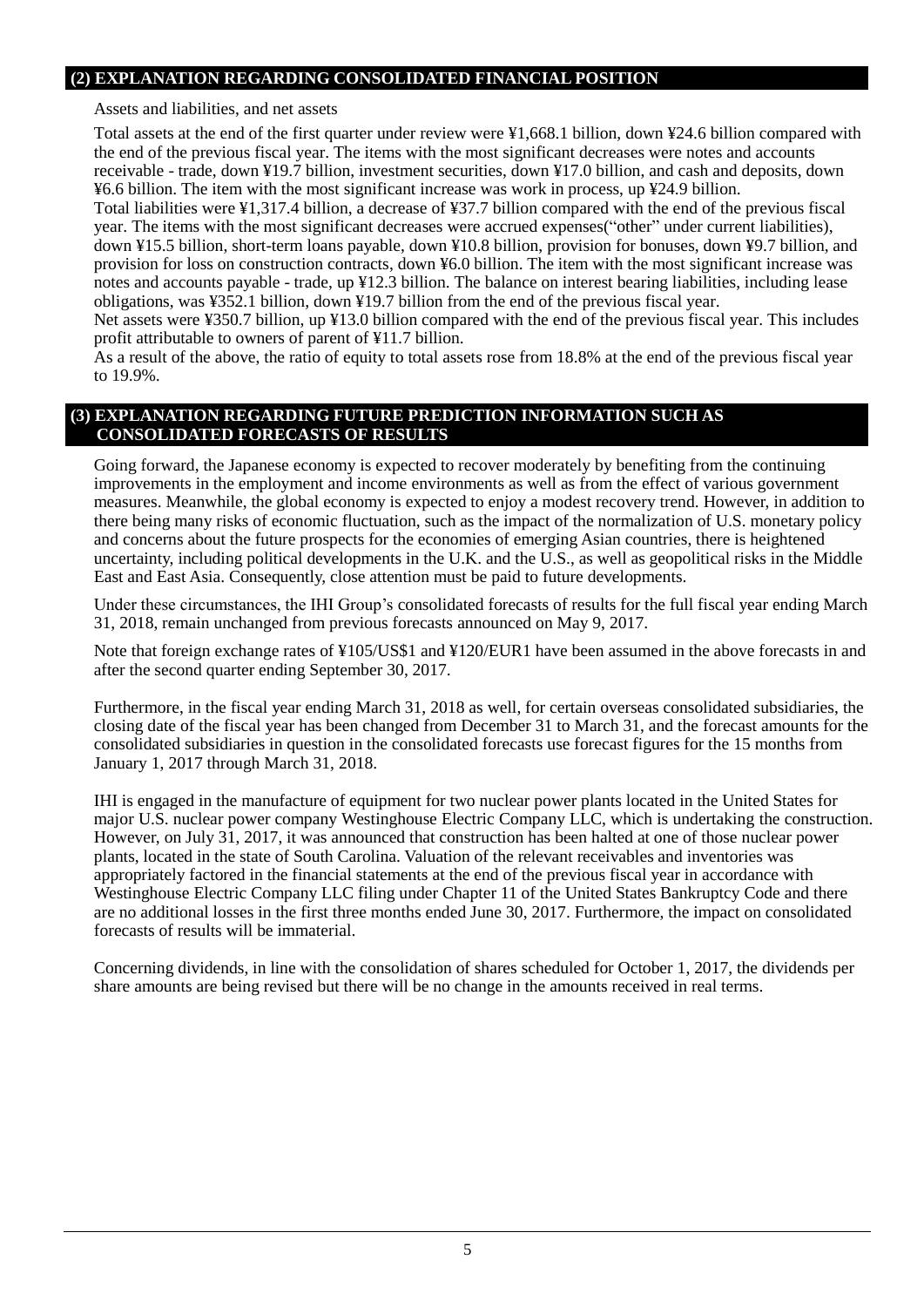# **2. MATTERS REGARDING SUMMARY INFORMATION (NOTES)**

# **(1) CHANGES IN SIGNIFICANT SUBSIDIARIES DURING THE THREE MONTHS UNDER REVIEW**

Not applicable

# <span id="page-5-0"></span>**(2) APPLICATION OF SPECIAL ACCOUNTING FOR PREPARING QUARTERLY CONSOLIDATED FINANCIAL STATEMENTS**

#### *Tax expense calculation*

Tax expenses on profit before income taxes for the three months under review are calculated by multiplying profit before income taxes for the three months under review by the reasonably estimated effective tax rate for the fiscal year including the first quarter under review after applying tax effect accounting. Should the estimated effective tax rate be unavailable, however, tax expenses are calculated using the statutory tax rate for profit before income taxes for the three months under review.

The deferred income taxes amount is shown inclusive of income taxes.

### <span id="page-5-1"></span>**(3) CHANGES IN ACCOUNTING POLICIES, CHANGES IN ACCOUNTING ESTIMATES, AND RESTATEMENT OF PRIOR PERIOD FINANCIAL STATEMENTS AFTER ERROR CORRECTIONS**

Changes in accounting policies which are difficult to distinguish from changes in accounting estimates, and changes in accounting estimates

#### *Change in method of depreciation and residual value*

Up until now, IHI and some of its consolidated subsidiaries in Japan have been using the declining-balance method (however, the straight-line method has been used for lend-lease properties, buildings acquired on or after April 1, 1998 [not including facilities attached to buildings], and both facilities attached to buildings and structures acquired on or after April 1, 2016) as the depreciation method for property, plant and equipment. However, IHI and the consolidated subsidiaries have changed the depreciation method for property, plant and equipment to the straight-line method from the first quarter under review.

The IHI Group, in line with the "Group Management Policies 2016," a three-year medium-term management plan with fiscal 2016 as the first year, is working to secure sources of earnings by concentrating investment in growth fields in order to strengthen its earnings foundations and improve production efficiency through reform of quality systems and operational systems aimed at strengthening manufacturing capabilities and enhancement of shared Group functions.

As part of this, in addition to expansion of production capabilities targeting the launch of mass production of new aero-engine models, in all business areas there has been progress on the establishment of platforms that will enable more efficient production by utilizing ICT. Under these circumstances, based on the fact that long-term, stable operation of domestic production facilities, etc. is expected, in order to appropriately allocate costs the IHI Group has decided that it is more appropriate to use the straight-line method as the depreciation method. Furthermore, in conjunction with the change in the depreciation method, for certain property, plant and equipment, the residual value has been changed to the scrap value based on consideration of the value at the time the asset is retired.

The resulting effect on operating profit, ordinary profit and profit before income taxes for the three months under review is immaterial.

# **(4) ADDITIONAL INFORMATION**

#### *Changes to the fiscal year, etc. for consolidated subsidiaries*

Effective from the fiscal year under review, the closing date of the fiscal year for 47 companies including IHI INC. has been changed from December 31 to March 31, and eight companies including Wuxi IHI Turbo Co., Ltd. have been consolidated using March 31 as a provisional closing date.

As a result, for the three months ended June 30, 2017, 55 companies including IHI INC. have a six-month accounting period.

In the period from January 1, 2017 through March 31, 2017 included in the three months ended June 30, 2017, net sales were ¥57,966 million, operating profit was ¥1,430 million, ordinary profit was ¥1,392 million, and profit before income taxes was ¥1,387 million.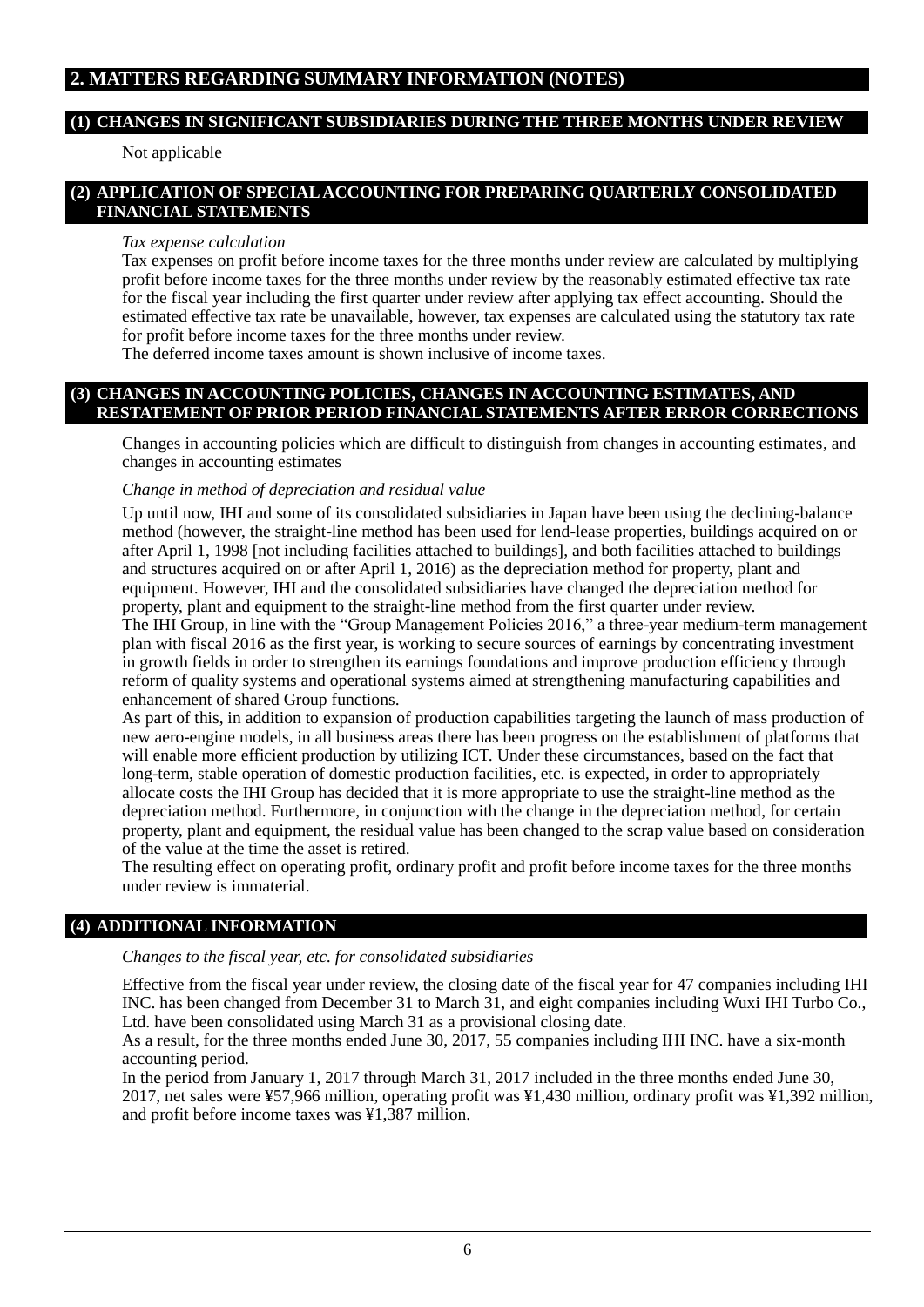# **3. QUARTERLY CONSOLIDATED FINANCIAL STATEMENTS**

# **(1) CONSOLIDATED BALANCE SHEETS** (Millions of yen) March 31, 2017 June 30, 2017 Assets Current assets Cash and deposits 118,909 112,283 Notes and accounts receivable - trade 403,094 403,094 383,372 Finished goods 20,719 22,607 Work in process 272,823 297,733 Raw materials and supplies 123,726 122,876 Other 140,016 139,199 Allowance for doubtful accounts (5,445) (5,472) Total current assets 1,073,842 1,072,598 Non-current assets Property, plant and equipment Buildings and structures, net 136,801 134,870 Other, net 205,644 Total property, plant and equipment 342,408 340,514 Intangible assets Goodwill 16,166 14,864 Other 24,990 24,153 Total intangible assets 41,156 39,017 Investments and other assets Investment securities 134,676 117,582 Other 102,433 100,106 Allowance for doubtful accounts (1,684) (1,684) (1,670) Total investments and other assets 235,425 216,018 Total non-current assets 618,989 595,549 Total assets 1,668,147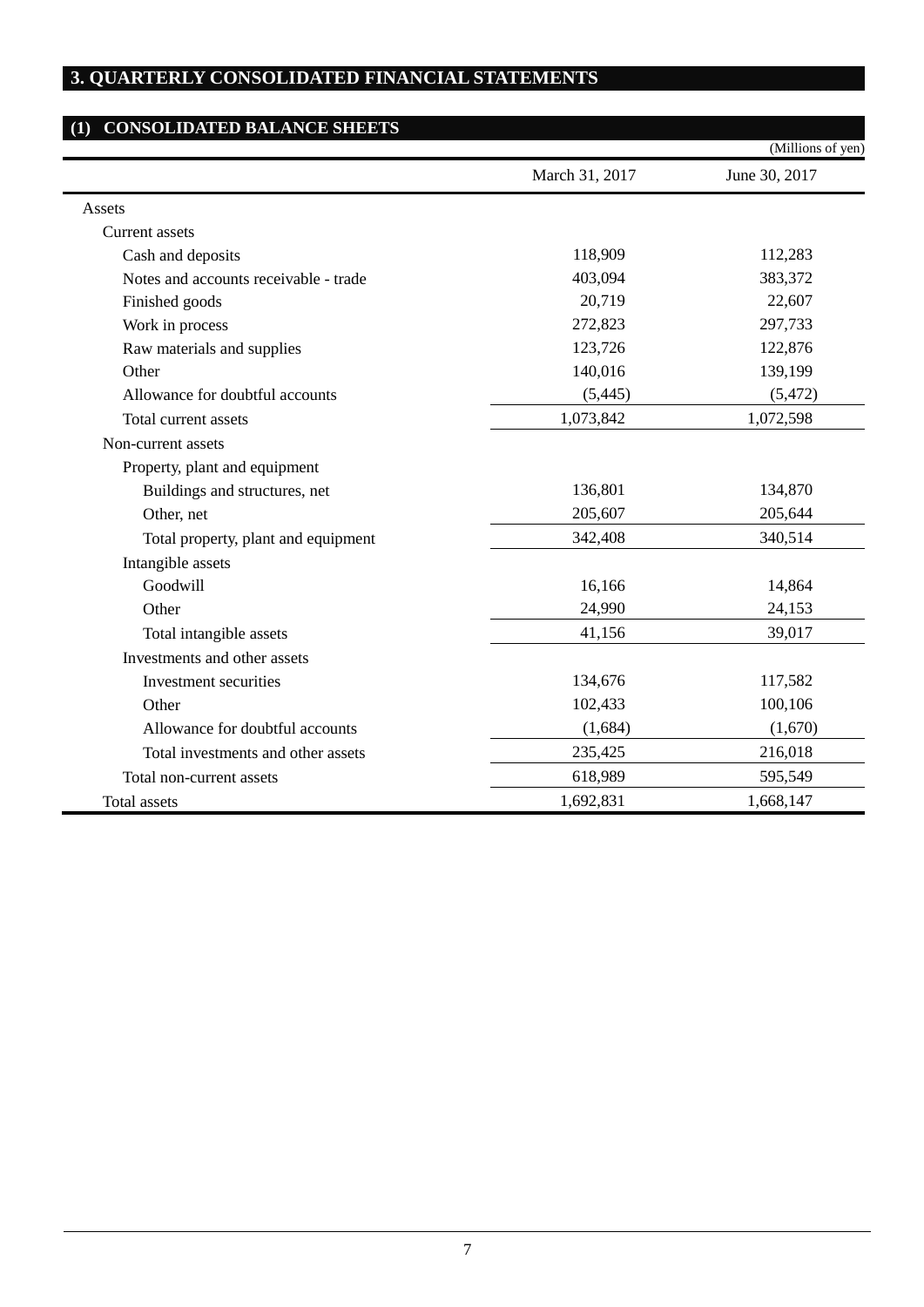|                                                                  |                | (Millions of yen) |
|------------------------------------------------------------------|----------------|-------------------|
|                                                                  | March 31, 2017 | June 30, 2017     |
| Liabilities                                                      |                |                   |
| <b>Current liabilities</b>                                       |                |                   |
| Notes and accounts payable - trade                               | 285,937        | 298,311           |
| Short-term loans payable                                         | 104,111        | 93,224            |
| Commercial papers                                                | 5,000          |                   |
| Current portion of bonds                                         | 10,000         | 10,000            |
| Income taxes payable                                             | 5,674          | 9,632             |
| Advances received                                                | 208,907        | 203,587           |
| Provision for bonuses                                            | 23,714         | 13,941            |
| Provision for construction warranties                            | 47,939         | 48,220            |
| Provision for loss on construction contracts                     | 37,324         | 31,230            |
| Other provision                                                  | 248            | 159               |
| Other                                                            | 147,394        | 131,405           |
| Total current liabilities                                        | 876,248        | 839,709           |
| Non-current liabilities                                          |                |                   |
| Bonds payable                                                    | 50,000         | 50,000            |
| Long-term loans payable                                          | 182,495        | 179,689           |
| Net defined benefit liability                                    | 150,920        | 152,692           |
| Provision for loss on business of subsidiaries and<br>affiliates | 1,149          | 1,159             |
| Other provision                                                  | 1,308          | 924               |
| Other                                                            | 93,081         | 93,268            |
| Total non-current liabilities                                    | 478,953        | 477,732           |
| <b>Total liabilities</b>                                         | 1,355,201      | 1,317,441         |
| Net assets                                                       |                |                   |
| Shareholders' equity                                             |                |                   |
| Capital stock                                                    | 107,165        | 107,165           |
| Capital surplus                                                  | 53,510         | 53,509            |
| Retained earnings                                                | 149,832        | 161,550           |
| Treasury shares                                                  | (513)          | (510)             |
| Total shareholders' equity                                       | 309,994        | 321,714           |
| Accumulated other comprehensive income                           |                |                   |
| Valuation difference on available-for-sale securities            | 2,892          | 3,148             |
| Deferred gains or losses on hedges                               | (277)          | (61)              |
| Revaluation reserve for land                                     | 5,427          | 5,427             |
| Foreign currency translation adjustment                          | 1,298          | 2,144             |
| Remeasurements of defined benefit plans                          | (1,171)        | (1,213)           |
| Total accumulated other comprehensive income                     | 8,169          | 9,445             |
| Subscription rights to shares                                    | 843            | 840               |
| Non-controlling interests                                        | 18,624         | 18,707            |
| Total net assets                                                 | 337,630        | 350,706           |
| Total liabilities and net assets                                 | 1,692,831      | 1,668,147         |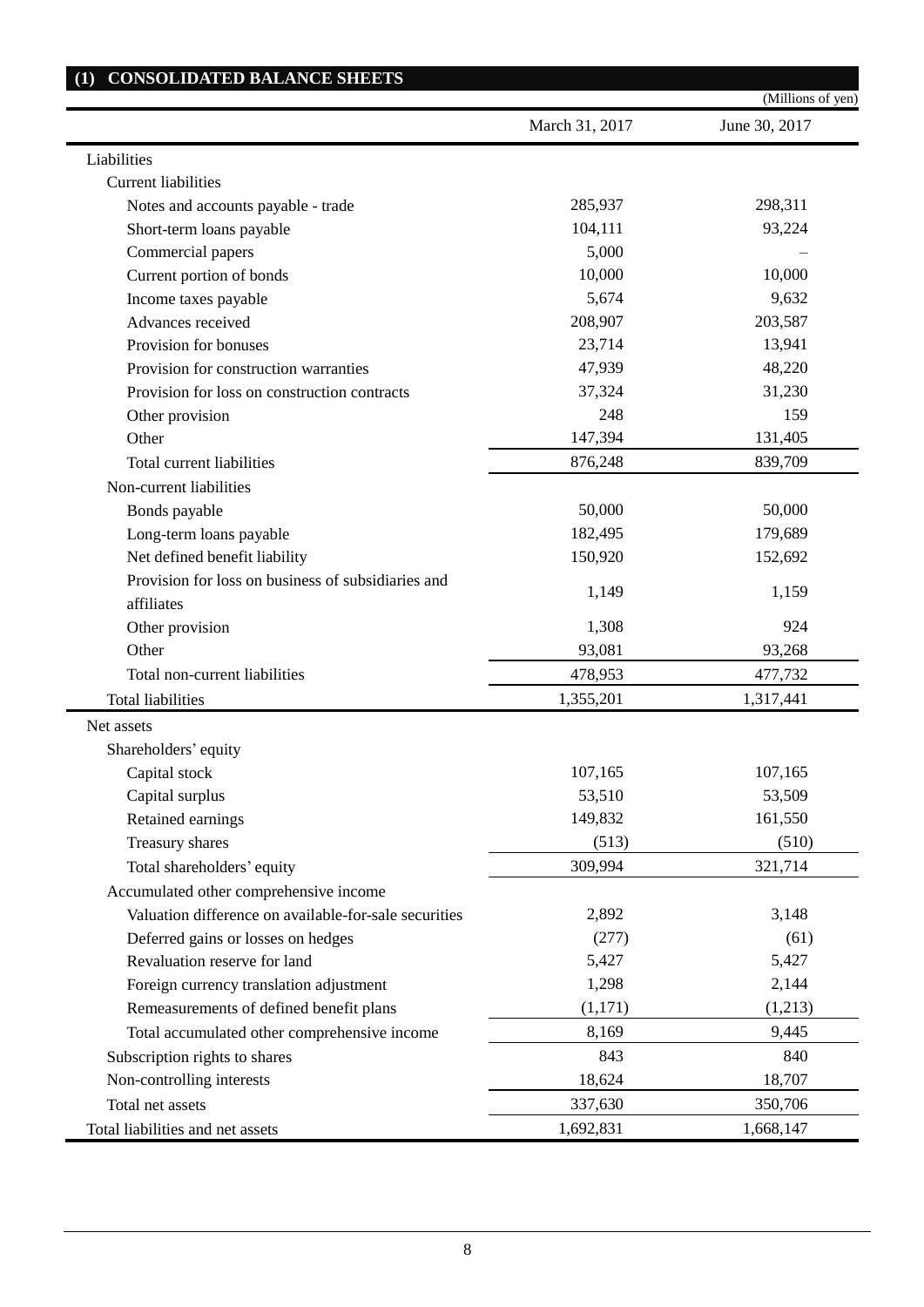### **(2) CONSOLIDATED STATEMENTS OF INCOME AND CONSOLIDATED STATEMENTS OF COMPREHENSIVE INCOME**

|                                                                  |                  | (Millions of yen) |
|------------------------------------------------------------------|------------------|-------------------|
|                                                                  | April 1, 2016 to | April 1, 2017 to  |
|                                                                  | June 30, 2016    | June 30, 2017     |
| Net sales                                                        | 341,403          | 402,405           |
| Cost of sales                                                    | 285,023          | 326,965           |
| Gross profit                                                     | 56,380           | 75,440            |
| Selling, general and administrative expenses                     | 45,735           | 49,977            |
| Operating profit                                                 | 10,645           | 25,463            |
| Non-operating income                                             |                  |                   |
| Interest income                                                  | 298              | 465               |
| Dividend income                                                  | 585              | 382               |
| Share of profit of entities accounted for using equity<br>method |                  | 489               |
| Foreign exchange gains                                           |                  | 411               |
| Reversal of accrued expenses for delayed delivery                | 3,907            |                   |
| Other income                                                     | 1,633            | 566               |
| Total non-operating income                                       | 6,423            | 2,313             |
| Non-operating expenses                                           |                  |                   |
| Interest expenses                                                | 837              | 827               |
| Share of loss of entities accounted for using equity             |                  |                   |
| method                                                           | 353              |                   |
| Foreign exchange losses                                          | 8,993            |                   |
| Expenses for delayed delivery                                    |                  | 3,394             |
| Other expenses                                                   | 2,298            | 1,724             |
| Total non-operating expenses                                     | 12,481           | 5,945             |
| Ordinary profit                                                  | 4,587            | 21,831            |
| <b>Extraordinary losses</b>                                      |                  |                   |
| Settlement-related expenses related to boiler facilities in      |                  |                   |
| customer's commercial operation                                  |                  | 2,932             |
| Total extraordinary losses                                       |                  | 2,932             |
| Profit before income taxes                                       | 4,587            | 18,899            |
| Income taxes                                                     | 3,142            | 5,742             |
| Profit                                                           | 1,445            | 13,157            |
| Profit attributable to non-controlling interests                 | 599              | 1,439             |
| Profit attributable to owners of parent                          | 846              | 11,718            |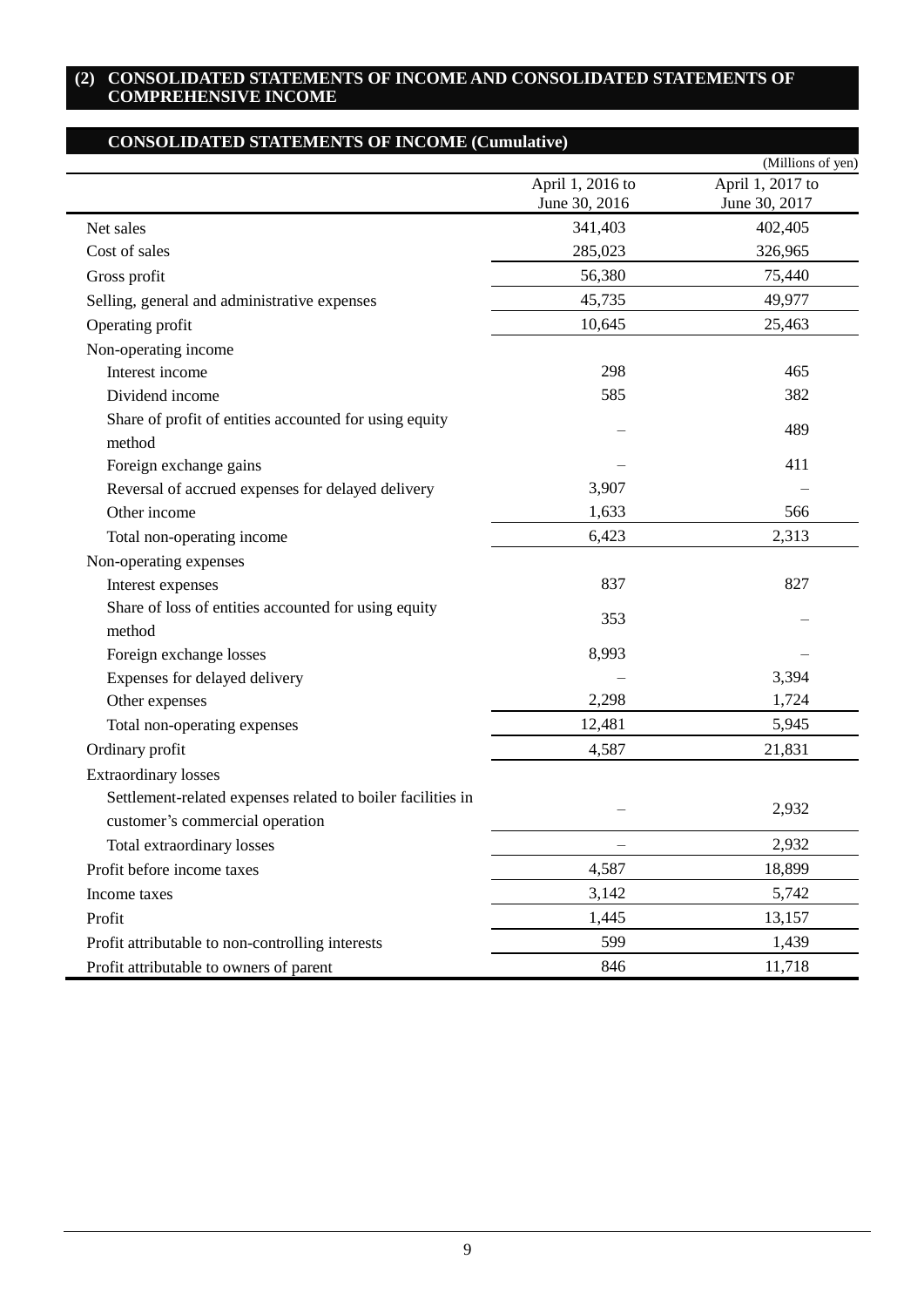| <b>CONSOLIDATED STATEMENTS OF COMPREHENSIVE INCOME (Cumulative)</b>                  |                                   | (Millions of yen)                 |
|--------------------------------------------------------------------------------------|-----------------------------------|-----------------------------------|
|                                                                                      | April 1, 2016 to<br>June 30, 2016 | April 1, 2017 to<br>June 30, 2017 |
| Profit                                                                               | 1,445                             | 13,157                            |
| Other comprehensive income                                                           |                                   |                                   |
| Valuation difference on available-for-sale securities                                | (3,061)                           | 378                               |
| Deferred gains or losses on hedges                                                   | (93)                              | 9                                 |
| Foreign currency translation adjustment                                              | (7,938)                           | 1,053                             |
| Remeasurements of defined benefit plans, net of tax                                  | (145)                             | (80)                              |
| Share of other comprehensive income of entities<br>accounted for using equity method | (376)                             | 47                                |
| Total other comprehensive income                                                     | (11,613)                          | 1,407                             |
| Comprehensive income                                                                 | (10, 168)                         | 14,564                            |
| Comprehensive income attributable to                                                 |                                   |                                   |
| Comprehensive income attributable to owners of parent                                | (9,429)                           | 12,994                            |
| Comprehensive income attributable to non-controlling<br>interests                    | (739)                             | 1,570                             |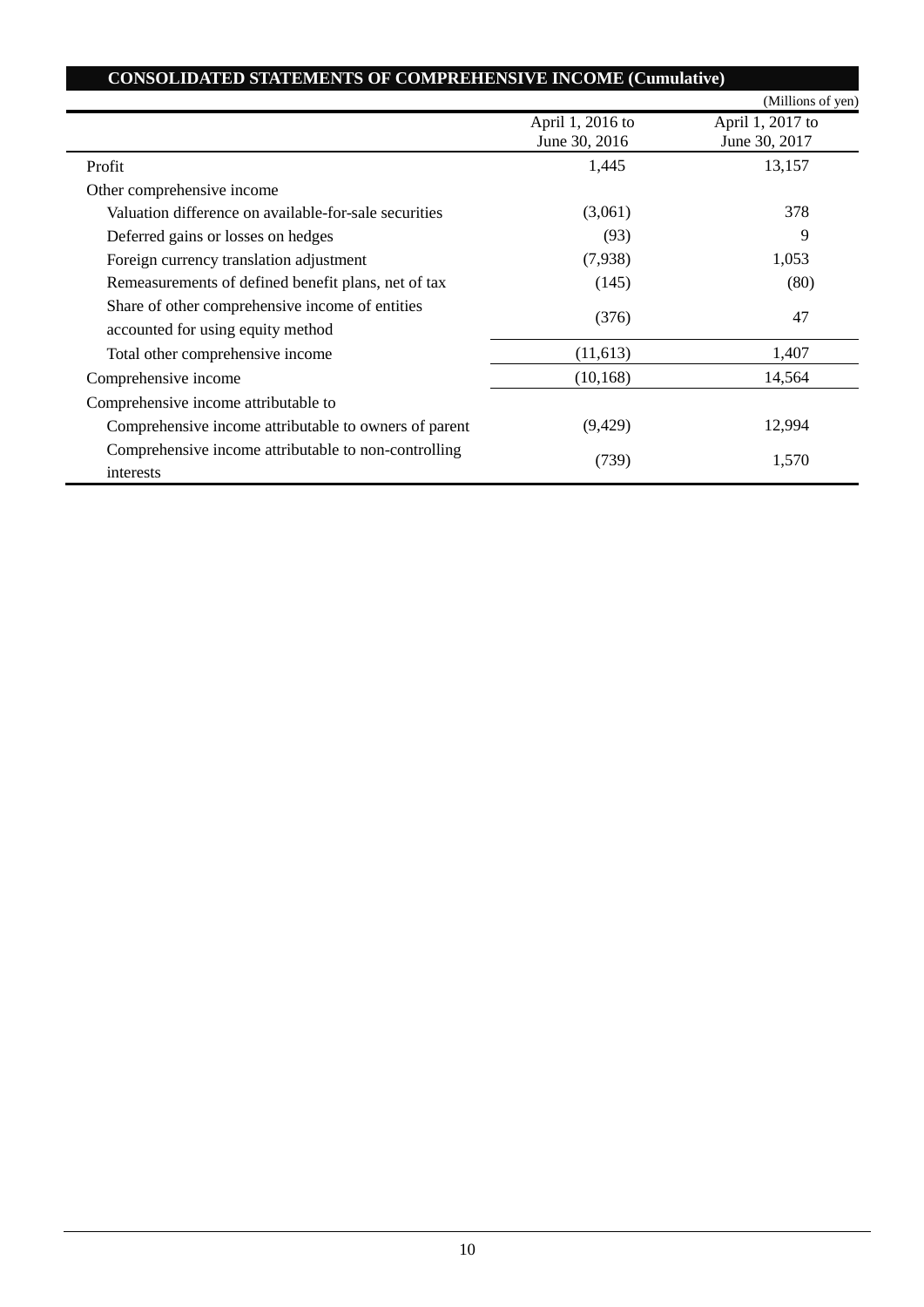# **(3) NOTES TO THE QUARTERLY CONSOLIDATED FINANCIAL STATEMENTS**

### **NOTES ON THE PREMISE OF GOING CONCERN**

Not applicable

### **NOTES WHEN THERE IS SIGNIFICANT CHANGES IN AMOUNTS OF EQUITY**

Not applicable

## **SEGMENT INFORMATION**

#### **Segment information**

#### **I Three months ended June 30, 2016**

1. Information about sales and profit or loss by reportable segment

| Reportable Segment                                 |                                         |                                                      |                                                          |                                      |         |                    |              |                        |                                                          |
|----------------------------------------------------|-----------------------------------------|------------------------------------------------------|----------------------------------------------------------|--------------------------------------|---------|--------------------|--------------|------------------------|----------------------------------------------------------|
|                                                    | Resources,<br>Energy and<br>Environment | Social<br>Infrastructure<br>and Offshore<br>Facility | Industrial<br>System and<br>General-Purpose<br>Machinery | Aero Engine,<br>Space and<br>Defense | Total   | Others<br>(Note 1) | Consolidated | Adjustment<br>(Note 2) | Amount on the<br>consolidated<br>statements of<br>income |
| Sales:                                             |                                         |                                                      |                                                          |                                      |         |                    |              |                        |                                                          |
| (1) Sales to outside customers                     | 95,592                                  | 32,678                                               | 99,608                                                   | 103,814                              | 331,692 | 9,711              | 341,403      | $\qquad \qquad -$      | 341,403                                                  |
| (2) Intersegment sales and<br>transfers            | 713                                     | 1,150                                                | 1.930                                                    | (65)                                 | 3,728   | 4,982              | 8,710        | (8,710)                | -                                                        |
| Total                                              | 96,305                                  | 33,828                                               | 101,538                                                  | 103.749                              | 335,420 | 14,693             | 350,113      | (8,710)                | 341,403                                                  |
| Segment profit (loss)<br>(Operating profit (loss)) | (2,351)                                 | (6,571)                                              | 3,216                                                    | 16,919                               | 11,213  | (393)              | 10,820       | (175)                  | 10,645                                                   |

(Millions of yen)

Notes: 1. The "Others" classification consists of business that is not included in reportable segments. It includes inspection and measurement business, the manufacture and sale of equipment and the like related to such business, and other service operations.

2. Adjustment of segment profit represents intersegment transactions of negative ¥171 million and unallocated corporate expenses of negative ¥4 million.

Corporate expenses mainly consist of general and administrative expenses that are unattributable to reportable segments.

- 2. Matters about change in reportable segments, etc.
	- *Changes to the fiscal year, etc. for consolidated subsidiaries*

Effective from the fiscal year under review, the closing date of the fiscal year for 31 companies including JURONG ENGINEERING LIMITED has been changed from December 31 to March 31, and six companies including Changchun FAWER-IHI Turbo Co., Ltd. have been consolidated using March 31 as a provisional closing date.

As a result, for the three months ended June 30, 2016, 37 companies including JURONG ENGINEERING LIMITED have a six-month accounting period.

In the period from January 1, 2016 through March 31, 2016 included in the three months ended June 30, 2016, sales for each segment were ¥10,982 million for the Resources, Energy and Environment segment, ¥371 million for the Social Infrastructure and Offshore Facility segment, and ¥11,781 million for the Industrial System and General-Purpose Machinery segment. Operating profit was ¥615 million for the Resources, Energy and Environment segment, ¥17 million for the Social Infrastructure and Offshore Facility segment, and ¥2,050 million for the Industrial System and General-Purpose Machinery segment.

3. Information about impairment loss of non-current assets, goodwill and gain on bargain purchase by reportable segment

*Material impairment loss of non-current assets* Not applicable

*Material change in goodwill amount* Not applicable

*Material gain on bargain purchase* Not applicable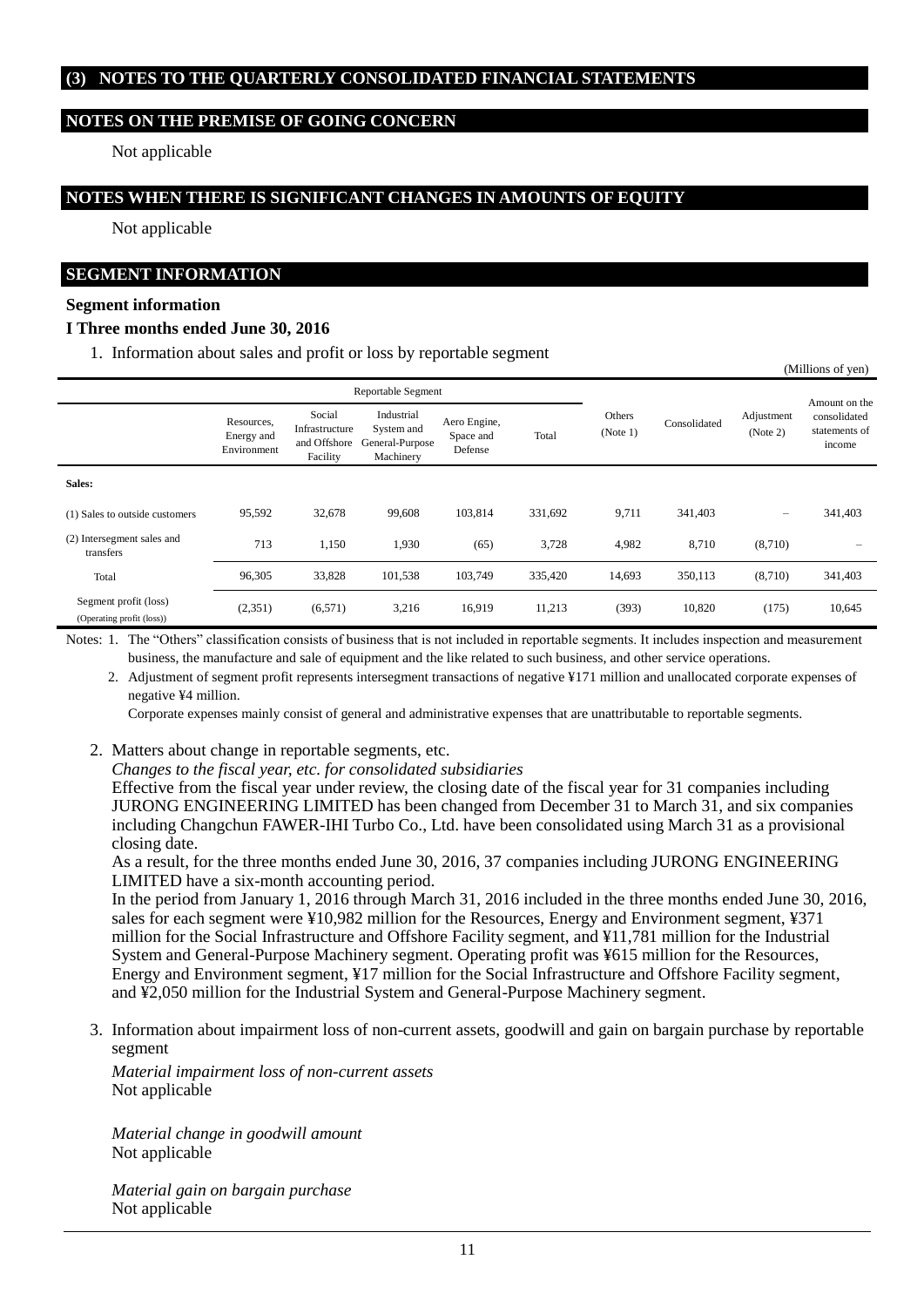# **II Three months ended June 30, 2017**

1. Information about sales and profit or loss by reportable segment

| Reportable Segment                                 |                                         |                                                      |                                                          |                                      |         |                    |              |                          | Amount on the                           |
|----------------------------------------------------|-----------------------------------------|------------------------------------------------------|----------------------------------------------------------|--------------------------------------|---------|--------------------|--------------|--------------------------|-----------------------------------------|
|                                                    | Resources,<br>Energy and<br>Environment | Social<br>Infrastructure<br>and Offshore<br>Facility | Industrial<br>System and<br>General-Purpose<br>Machinery | Aero Engine,<br>Space and<br>Defense | Total   | Others<br>(Note 1) | Consolidated | Adjustment<br>(Note 2)   | consolidated<br>statements of<br>income |
| Sales:                                             |                                         |                                                      |                                                          |                                      |         |                    |              |                          |                                         |
| (1) Sales to outside customers                     | 134,875                                 | 28,461                                               | 119,544                                                  | 111,207                              | 394,087 | 8,318              | 402,405      | $\overline{\phantom{0}}$ | 402,405                                 |
| (2) Intersegment sales and<br>transfers            | 1,007                                   | 1,448                                                | 1,579                                                    | 501                                  | 4,535   | 4,598              | 9,133        | (9,133)                  | -                                       |
| Total                                              | 135,882                                 | 29,909                                               | 121,123                                                  | 111,708                              | 398,622 | 12,916             | 411,538      | (9,133)                  | 402,405                                 |
| Segment profit (loss)<br>(Operating profit (loss)) | (794)                                   | 3,337                                                | 4,445                                                    | 18,671                               | 25,659  | (467)              | 25,192       | 271                      | 25,463                                  |

(Millions of yen)

Notes: 1. The "Others" classification consists of business that is not included in reportable segments. It includes inspection and measurement business, the manufacture and sale of equipment and the like related to such business, and other service operations.

2. Adjustment of segment profit represents int

ersegment transactions of ¥213 million and unallocated corporate expenses of ¥58 million.

Corporate expenses mainly consist of general and administrative expenses that are unattributable to reportable segments.

Main businesses, products and services belonging to each segment are as follows:

| Reportable segment                                 | Main businesses, products and services                                                                                                                                                                                                                                                                                                               |
|----------------------------------------------------|------------------------------------------------------------------------------------------------------------------------------------------------------------------------------------------------------------------------------------------------------------------------------------------------------------------------------------------------------|
| Resources, Energy and Environment                  | Boiler, power systems plants, power systems for land and marine use,<br>large power systems for ships, process plants (storage facilities and<br>chemical plants), nuclear power (components for nuclear power plants),<br>environmental response systems, pharmaceutical plants                                                                     |
| Social Infrastructure and Offshore Facility        | Bridge/water gate, shield systems, transport system, concrete construction<br>materials, urban development (real estate sales and rental),<br>F-LNG (floating LNG storage facilities, offshore structures)                                                                                                                                           |
| Industrial System and General-Purpose<br>Machinery | Logistics/industrial system (logistics system, industrial machinery),<br>transport machinery, parking, thermal and surface treatment, vehicular<br>turbocharger, rotating machinery (compressor, separation system,<br>turbocharger for ships), agricultural machinery/small power systems, steel<br>manufacturing equipment, paper-making machinery |
| Aero Engine, Space and Defense                     | Aero engines, rocket systems/space utilization systems (space-related<br>equipment), defense systems                                                                                                                                                                                                                                                 |

2. Matters about change in reportable segments, etc.

*Changes to the fiscal year, etc. for consolidated subsidiaries*

Effective from the fiscal year under review, the closing date of the fiscal year for 47 companies including IHI INC. has been changed from December 31 to March 31, and eight companies including Wuxi IHI Turbo Co., Ltd. have been consolidated using March 31 as a provisional closing date.

In the period from January 1, 2017 through March 31, 2017 included in the three months ended June 30, 2017, sales for each segment were ¥28,902 million for the Resources, Energy and Environment segment, ¥27,800 million for the Industrial System and General-Purpose Machinery segment, and ¥183 million for the Aero Engine, Space and Defense segment. Operating profit was ¥1,616 million for the Industrial System and General-Purpose Machinery segment, and ¥72 million for the Aero Engine, Space and Defense segment. Operating loss was ¥117 million for Resources, Energy and Environment segment, and ¥1 million for the Social Infrastructure and Offshore Facility segment.

As a result, for the three months ended June 30, 2017, 55 companies including IHI INC. have a six-month accounting period.